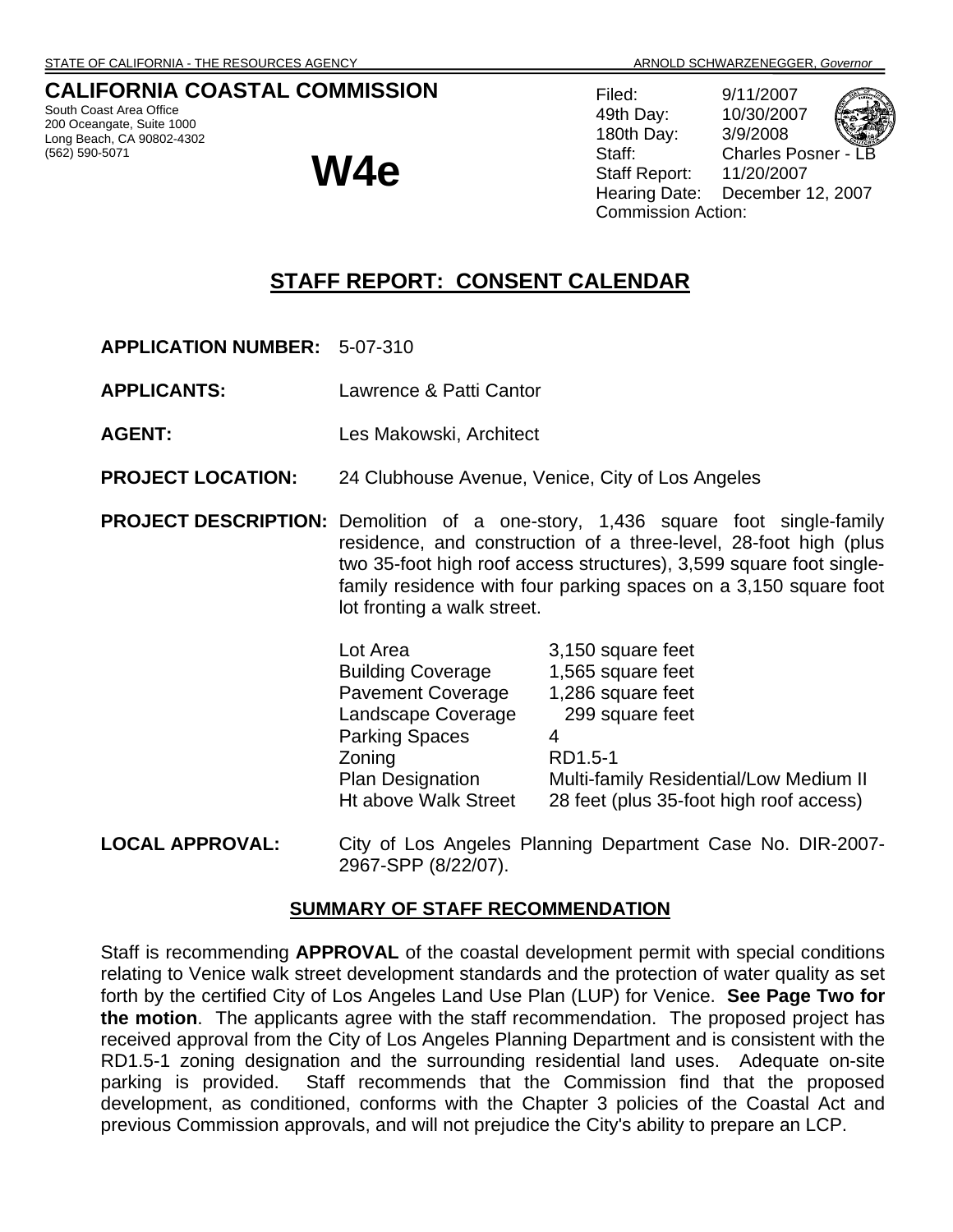#### 5-07-310 Page 2

## **SUBSTANTIVE FILE DOCUMENTS:**

- 1. Certified Land Use Plan for Venice, City of Los Angeles, 6/14/01.
- 2. Venice Specific Plan, City of Los Angeles Ordinance No. 175,693.
- 3. Coastal Development Permit 5-06-070 (Certain: 10 26<sup>th</sup> Avenue).
- 4. Coastal Development Permit 5-06-371 (Nichols: 33 25<sup>th</sup> Avenue).
- 5. Coastal Development Permit 5-07-251 (Cook & Aroth: 21 27<sup>th</sup> Avenue).
- 6. Coastal Development Permit Application 5-07-316 (Klein: 31 24<sup>th</sup> Avenue).
- 7. Coastal Development Permit Application 5-07-330 (Breeze S.C. LLC: 125 Vista Place).

## **STAFF RECOMMENDATION:**

The staff recommends that the Commission adopt the following resolution to **APPROVE** the coastal development permit application with special conditions:

#### **MOTION:** *"I move that the Commission approve the coastal development permit applications included on the consent calendar in accordance with the staff recommendations."*

Staff recommends a **YES** vote. Passage of this motion will result in approval of all the permits included on the consent calendar. An affirmative vote by a majority of the Commissioners present is needed to pass the motion.

### **I. Resolution: Approval with Conditions**

The Commission hereby **APPROVES** a coastal development permit for the proposed development and adopts the findings set forth below on grounds that the development as conditioned will be in conformity with the policies of Chapter 3 of the Coastal Act and will not prejudice the ability of the local government having jurisdiction over the area to prepare a Local Coastal Program conforming to the provisions of Chapter 3 of the Coastal Act. Approval of the permit complies with the California Environmental Quality Act because either 1) feasible mitigation measures and/or alternatives have been incorporated to substantially lessen any significant adverse effects of the development on the environment, or 2) there are no further feasible mitigation measures or alternatives that would substantially lessen any significant adverse impacts of the development on the environment.

## **II. Standard Conditions**

1. Notice of Receipt and Acknowledgment. The permit is not valid and development shall not commence until a copy of the permit, signed by the permittee or authorized agent, acknowledging receipt of the permit and acceptance of the terms and conditions, is returned to the Commission office.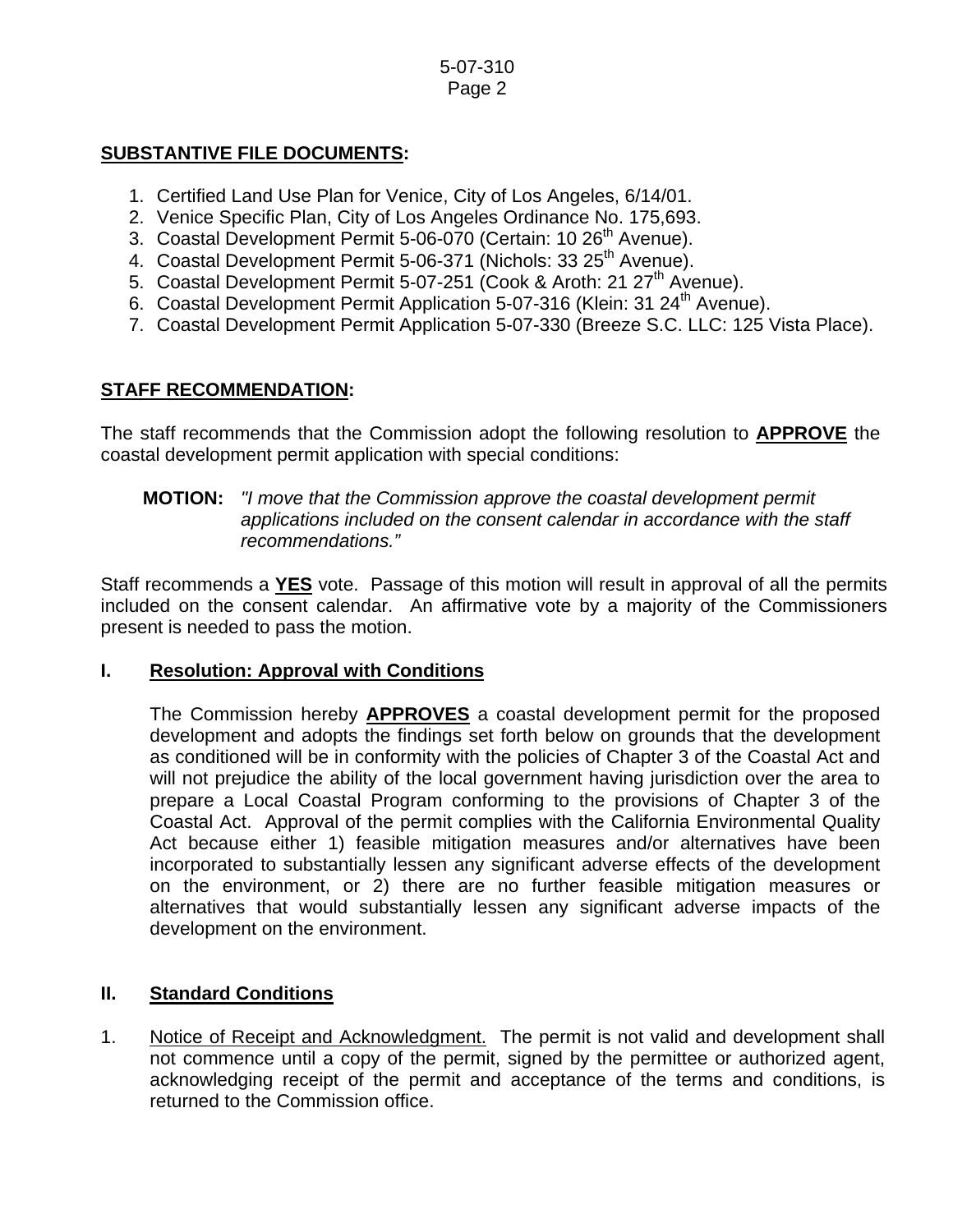#### 5-07-310 Page 3

- 2. Expiration. If development has not commenced, the permit will expire two years from the date this permit is reported to the Commission. Development shall be pursued in a diligent manner and completed in a reasonable period of time. Application for extension of the permit must be made prior to the expiration date.
- 3. Interpretation. Any questions of intent or interpretation of any condition will be resolved by the Executive Director or the Commission.
- 4. Assignment. The permit may be assigned to any qualified person, provided assignee files with the Commission an affidavit accepting all terms and conditions of the permit.
- 5. Terms and Conditions Run with the Land. These terms and conditions shall be perpetual, and it is the intention of the Commission and the permittee to bind all future owners and possessors of the subject property to the terms and conditions.

### **III. Special Conditions**

### 1. Compliance with the Venice Walk Street Setback, Design and Parking Standards

 Coastal Development Permit 5-07-310 approves the demolition of a single-family residence and construction of a three-level, 28-foot high single-family residence (with two 35-foot high roof access structures: one stairway enclosure and one elevator housing). All development must occur in strict compliance with the proposal as set forth in the application, subject to any special conditions. As proposed by the applicants, the approved development shall be constructed in conformance with the following Venice Walk Street Setback and Design Requirements:

- a) Building Setback. In order to maintain an open and visible access corridor and to enhance visual quality, all balconies and other portions of the structure (except for ground level decks and porches that do not exceed thirty inches in height above the elevation of the walk street sidewalk) shall be set back at least three feet from the Clubhouse Avenue right-of-way, **as shown on Exhibit #4 of the 11/20/07 staff report**.
- b) Building Design. In order to enhance visual quality and community character, the side of the building facing the Clubhouse Avenue walk street shall be designed and constructed with a varied and articulated façade that provides visual interest to pedestrians with frequent windows and the primary ground floor entrance for the residence facing the walk street, **as shown on Exhibit #7 of the 11/20/07 staff report**.
- c) Landscaping. In order to enhance visual quality and to preserve the water quality, the building setback area required by part (a) above shall be maintained as a permeable yard area (except for a deck, porch or a minimal paved walkway to the building entrance) landscaped with non-invasive plants which shall be low water use plants as identified by California Department of Water Resources (See: [http://www.owue.water.ca.gov/docs/wucols00.pdf\)](http://www.owue.water.ca.gov/docs/wucols00.pdf).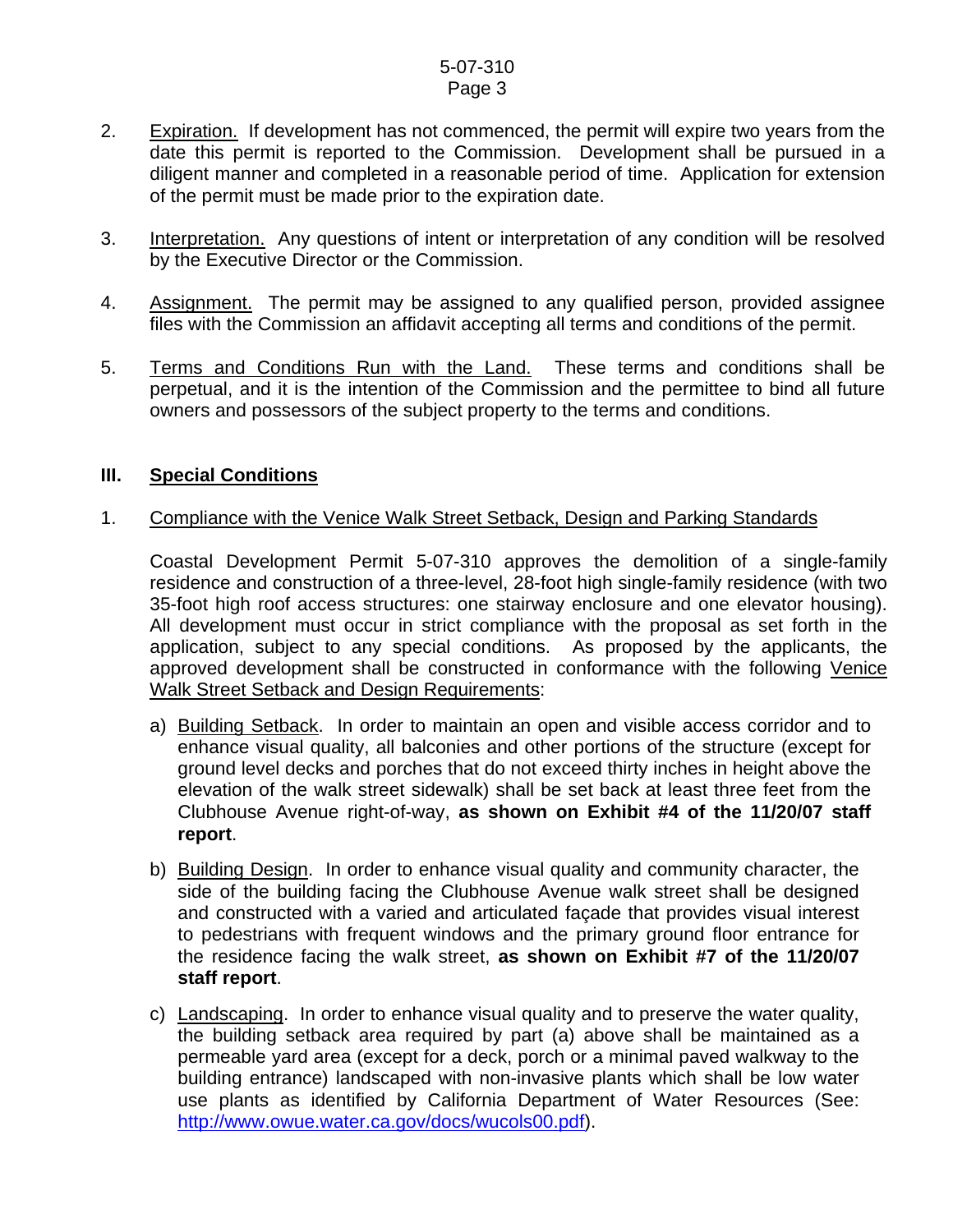d) Clubhouse Avenue Right-of-Way. In order to enhance visual quality, prevent vehicular access, and to provide a transitional zone between a public walkway in the center of Clubhouse Avenue and the private dwelling, the area situated between the Clubhouse Avenue walkway and the permittees' property line (i.e., within the Clubhouse Avenue right-of-way) shall be maintained as a permeable yard area (except for a minimal paved walkway to the building entrance) landscaped with non-invasive and low water use plants and enclosed within a 42 inch high decorative fence or wall (e.g. split rail, picket or rustic). Private parking on the right-of-way is not permitted. The permittees and the proposed development shall not interfere with public pedestrian access to and along a public walkway in center of the Clubhouse Avenue right-of-way.

Any proposed change or deviation from the approved plans, including change in the number of residential units, change to parking supply or change in use, shall be submitted to the Executive Director to determine whether an amendment to this permit is necessary pursuant to the requirements of the Coastal Act and the California Code of Regulations. No changes to the approved plans shall occur without a Commission amendment to this coastal development permit unless the Executive Director determines that no amendment is required.

#### 2. Building Height

The maximum height of the structure shall not exceed 28 feet above the centerline of the fronting right-of-way (Clubhouse Avenue), except for: one 35-foot high roof access structure (stairway enclosure) with a footprint that does not exceed one hundred square feet in area, and one 35-foot high elevator housing. Chimneys, exhaust ducts, ventilation shafts and other similar devices essential for building function are limited to 33 feet above the centerline of the fronting right-of-way.

#### 3. On-site Parking

A minimum of three (3) parking spaces shall be provided and maintained on the site to serve the approved single-family residence. Vehicular access to the site shall be taken only from the rear alley (Clubhouse Court). Vehicular access is not permitted on the Clubhouse Avenue right-of-way.

#### 4. Construction Responsibilities and Debris Removal

By acceptance of this permit, the applicants agree that the permitted development shall be conducted in a manner that protects water quality pursuant to the implementation of the following BMPs:

- a) No construction materials, equipment, debris, or waste will be placed or stored where it may be subject to wind or rain erosion and dispersion.
- b) All grading and excavation areas shall be properly covered and sandbags and/or ditches shall be used to prevent runoff from leaving the site, and measures to control erosion must be implemented at the end of each day's work.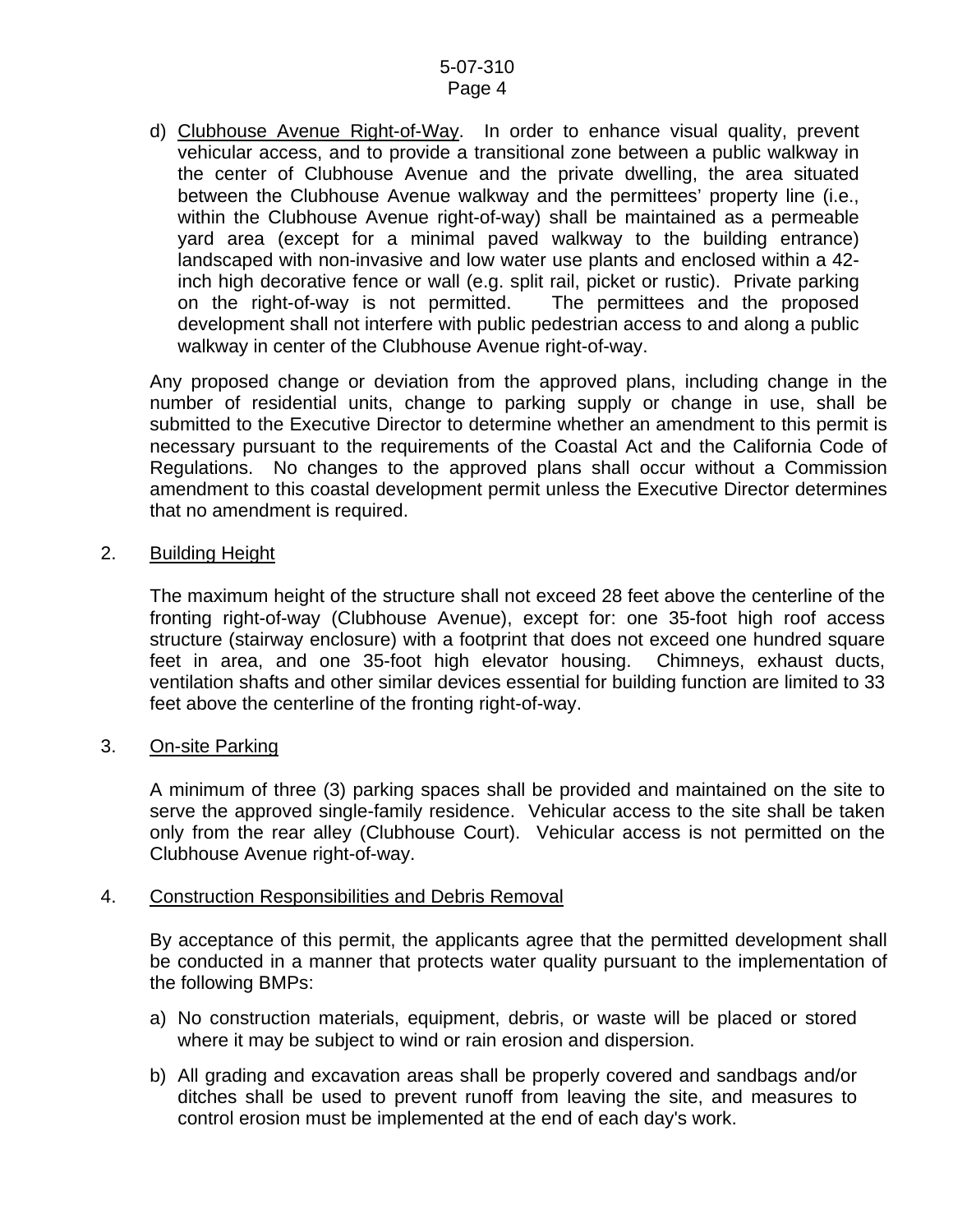#### 5-07-310 Page 5

- c) Washout from concrete trucks shall be disposed of at a controlled location not subject to runoff into coastal waters or onto the beach, and more than fifty feet away from a storm drain, open ditch or surface waters.
- d) Any and all demolition/construction material shall be removed from the site (via the alley only) within ten days of completion of demolition/construction and disposed of at an appropriate location. If the disposal site is located within the coastal zone, a coastal development permit or an amendment to this permit shall be required before disposal can take place.
- e) Erosion control/sedimentation Best Management Practices (BMPs) shall be used to control sedimentation impacts to coastal waters during construction. BMPs shall include, but are not limited to: placement of sand bags around drainage inlets to prevent runoff/sediment transport into the sea.
- f) Any spills of construction equipment fluids or other hazardous materials shall be immediately contained on-site and disposed of in an environmentally safe manner as soon as possible.

## **IV. Findings and Declarations**

The Commission hereby finds and declares:

## **A. Project Description**

The applicants propose to demolish an existing one-story single-family residence (c.1908) on a 3,150 square foot lot, and construct a three-level, 3,599 square foot single-family residence (See Exhibits). The project site is situated on the south side of Clubhouse Avenue in North Venice, one block inland of the beach (Exhibit #3). Clubhouse Avenue is a forty-foot wide City right-of-way designated as a walk street (i.e., closed to vehicular access) by the certified Venice Land Use Plan (LUP). The immediate neighborhood is comprised of a variety of old and new single-family and multi-unit residential structures, most of which are one or two stories in height.

The proposed single-family residence is 28 feet high, with one 35-foot high elevator housing and one 35-foot high stairway enclosure, both of which provide access to a roof decks (Exhibit #6). Four on-site parking spaces are provided in a covered carport proposed on the rear portion of the lot. The rear alley (Clubhouse Court) provides vehicular access to the proposed on-site parking spaces (Exhibit #3). The front of the proposed single-family residence is set back 6.5 feet from the Clubhouse Avenue right-of-way, which is consistent with the other buildings' setbacks on the street (Exhibit #4). A second floor balcony extends 3.5 feet into the 6.5 foot setback. The applicants have agreed to maintain the front yard setback area and a portion of the fronting right-of-way as a landscaped and permeable yard area as required by the certified Venice LUP.

The proposed single-family residence conforms to the 28-foot height limit for structures fronting on walk streets in Venice (Exhibit #7). The two proposed 35-foot high roof access structures (one stairway enclosure and one elevator housing) are parts of the structure that are permitted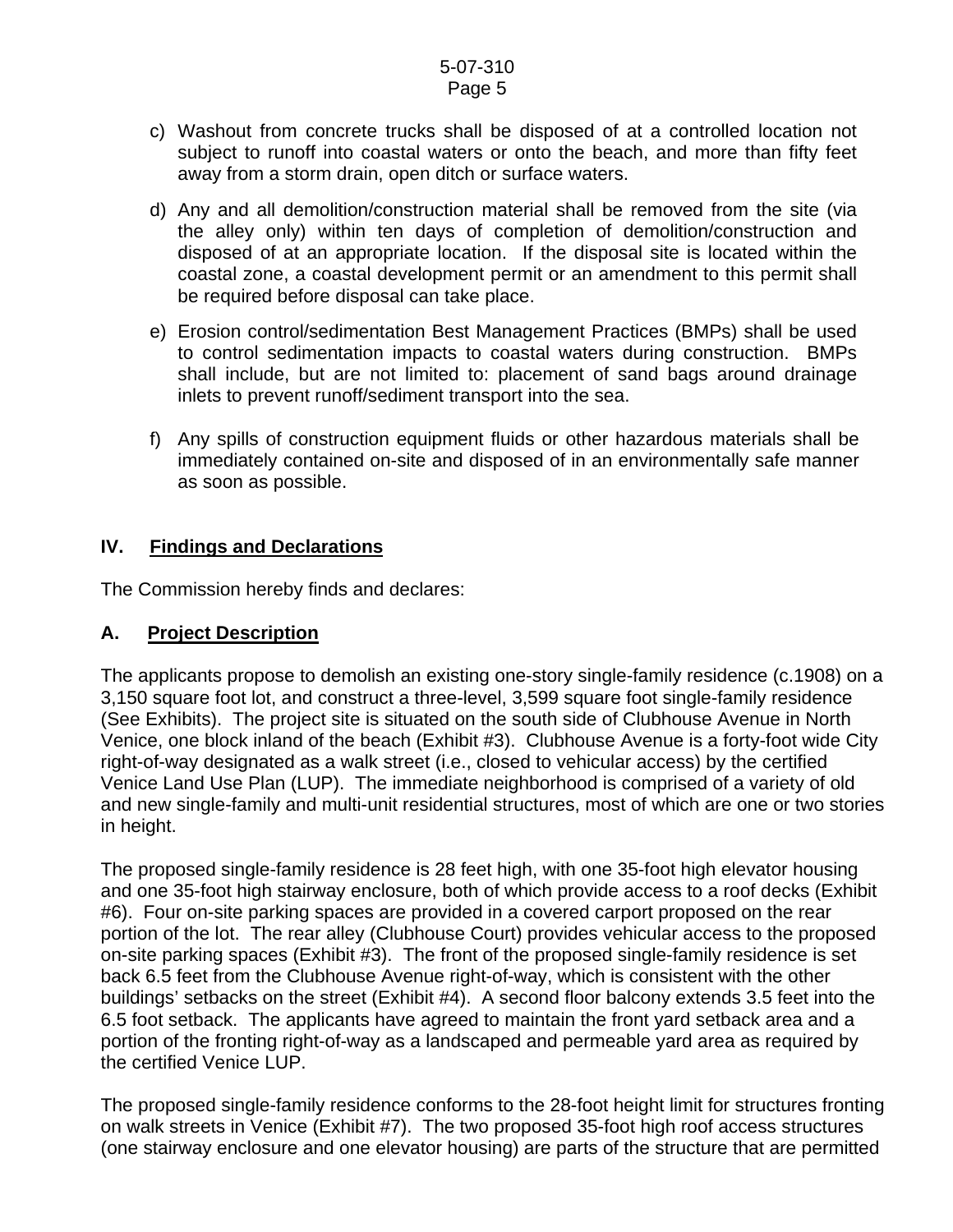to exceed the 28-foot roof height limit, providing that the footprints do not exceed one hundred square feet in area. The proposed project also provides adequate on-site parking (four spaces). Three parking spaces are required for the single-family residence. The proposed project incorporates best management practices (BMPs) to improve water quality in the watershed, including the minimization of impervious surfaces on the project site (approximately 790 square feet of permeable landscaped area will be maintained on the project site, which includes part of the Clubhouse Avenue right-of-way).

The proposed single-family residence has been reviewed and approved by the City of Los Angeles Planning Department (Case No. DIR-2007-2967-SPP) and is consistent with the RD1.5-1 zoning designation and the surrounding land uses. As conditioned, the proposed project is consistent with community character, and will have no negative effects on visual resources or coastal access. The proposed project, as conditioned, is consistent with the Chapter 3 policies of the Coastal Act, the policies of the certified Venice LUP, and previous Commission approvals, and approval of the project as conditioned would not prejudice the City's ability to prepare an LCP.

## **B. Public Access**

As conditioned, the proposed development will not have any new adverse impact on public access to the coast or to nearby recreational facilities. Thus, as conditioned, the proposed development conforms with Sections 30210 through 30214, Sections 30220 through 30224, and 30252 of the Coastal Act.

## **C. Public Recreation**

The proposed development, as conditioned, does not interfere with public recreational use of coastal resources. The proposed development, as conditioned, protects coastal areas suited for recreational activities. Therefore, the Commission finds that the proposed development, as conditioned, is in conformity with Sections 30210 through 30214 and Sections 30220 through 30223 of the Coastal Act regarding the promotion of public recreational opportunities.

## **D. Marine Resources and Water Quality**

The proposed work will be occurring in a location where there is a potential for a discharge of polluted runoff from the project site into coastal waters. The storage or placement of construction material, debris, or waste in a location where it could be carried into coastal waters would result in an adverse effect on the marine environment. To reduce the potential for construction and post-construction related impacts on water quality, the Commission imposes special conditions requiring, but not limited to, the appropriate storage and handling of construction equipment and materials to minimize the potential of pollutants to enter coastal waters and for the use of on-going best management practices following construction. As conditioned, the Commission finds that the development conforms with Sections 30230 and 30231 of the Coastal Act.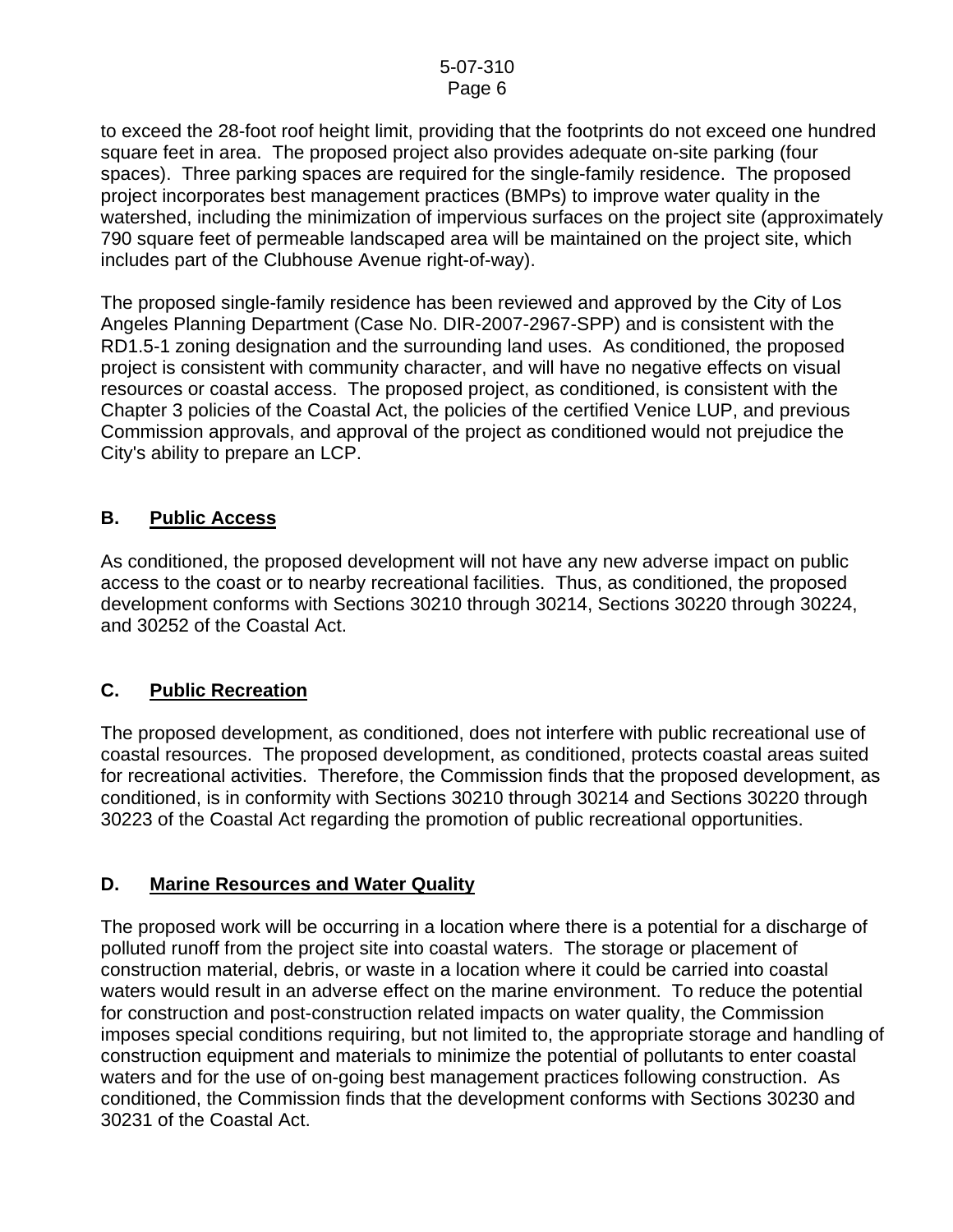## **E. Development**

The development is located within an existing developed area and, as conditioned, will be compatible with the character and scale of the surrounding area, has been designed to assure structural integrity, and will avoid cumulative adverse impacts on public access. Therefore, the Commission finds that the development, as conditioned, conforms with Sections 30250, 30251, 30252, 30253 and the public access provisions of the Coastal Act.

## **F. Local Coastal Program**

Coastal Act section 30604(a) states that, prior to certification of a local coastal program ("LCP"), a coastal development permit can only be issued upon a finding that the proposed development is in conformity with Chapter 3 of the Act and that the permitted development will not prejudice the ability of the local government to prepare an LCP that is in conformity with Chapter 3. The City of Los Angeles Land Use Plan (LUP) for Venice was effectively certified on June 14, 2001. As conditioned, the proposed development is consistent with Chapter 3 of the Coastal Act and with the certified Land Use Plan for the area. Approval of the project, as conditioned, will not prejudice the ability of the local government to prepare an LCP that is in conformity with the provisions of Chapter 3 of the Coastal Act.

## **G. California Environmental Quality Act (CEQA)**

As conditioned, there are no feasible alternatives or feasible mitigation measures available which would substantially lessen any significant adverse effect which the activity may have on the environment. Therefore, the Commission finds that the proposed project, as conditioned to mitigate the identified impacts, is the least environmentally damaging feasible alternative and can be found consistent with the requirements of the Coastal Act to conform to CEQA.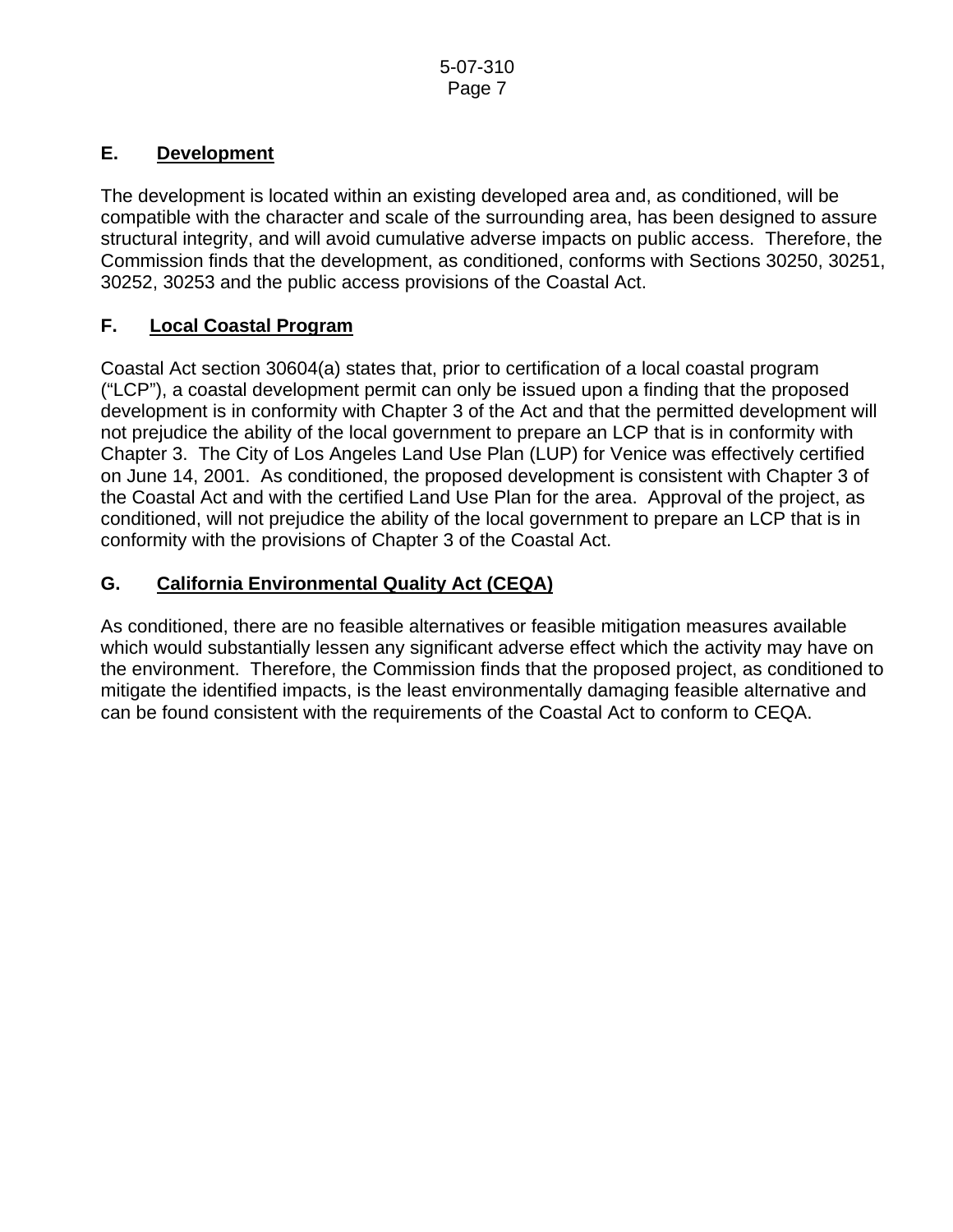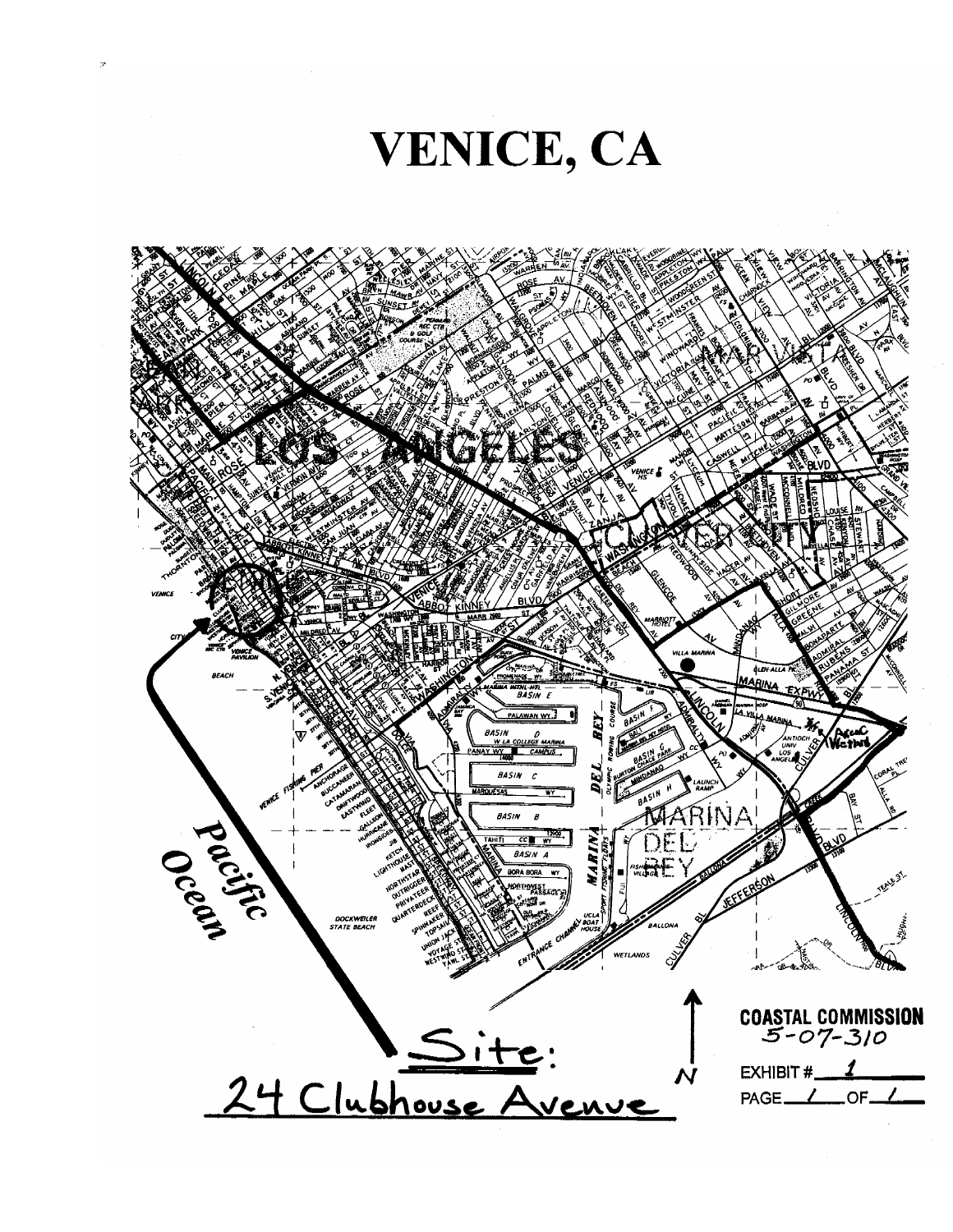Clubhouse Ave.

#### **Maximum Building Height**

E  $22' - 30'$ 

F 30' with a flat roof

> 35' with varied or stepped back roofline 28' along walk streets

#### Notes:





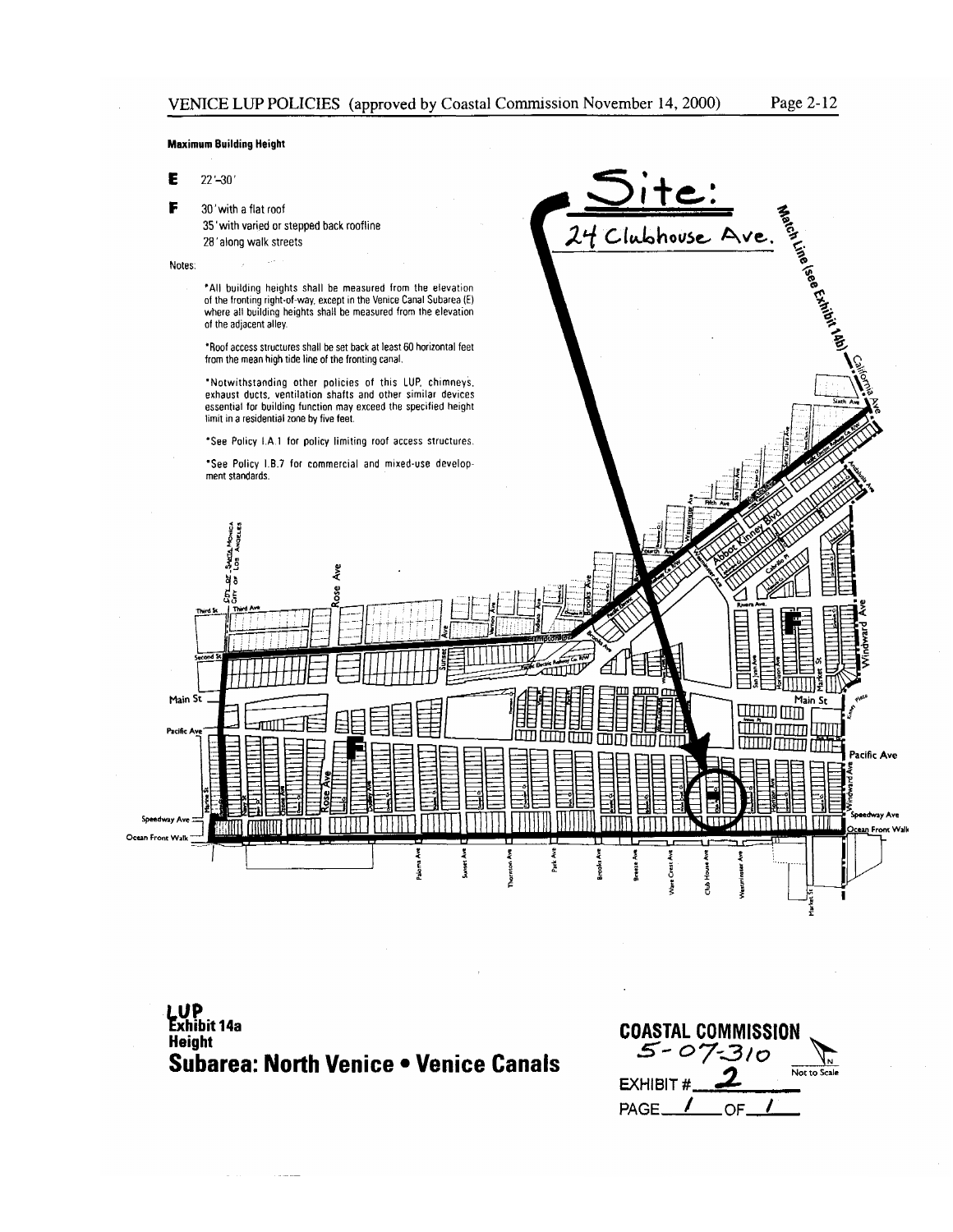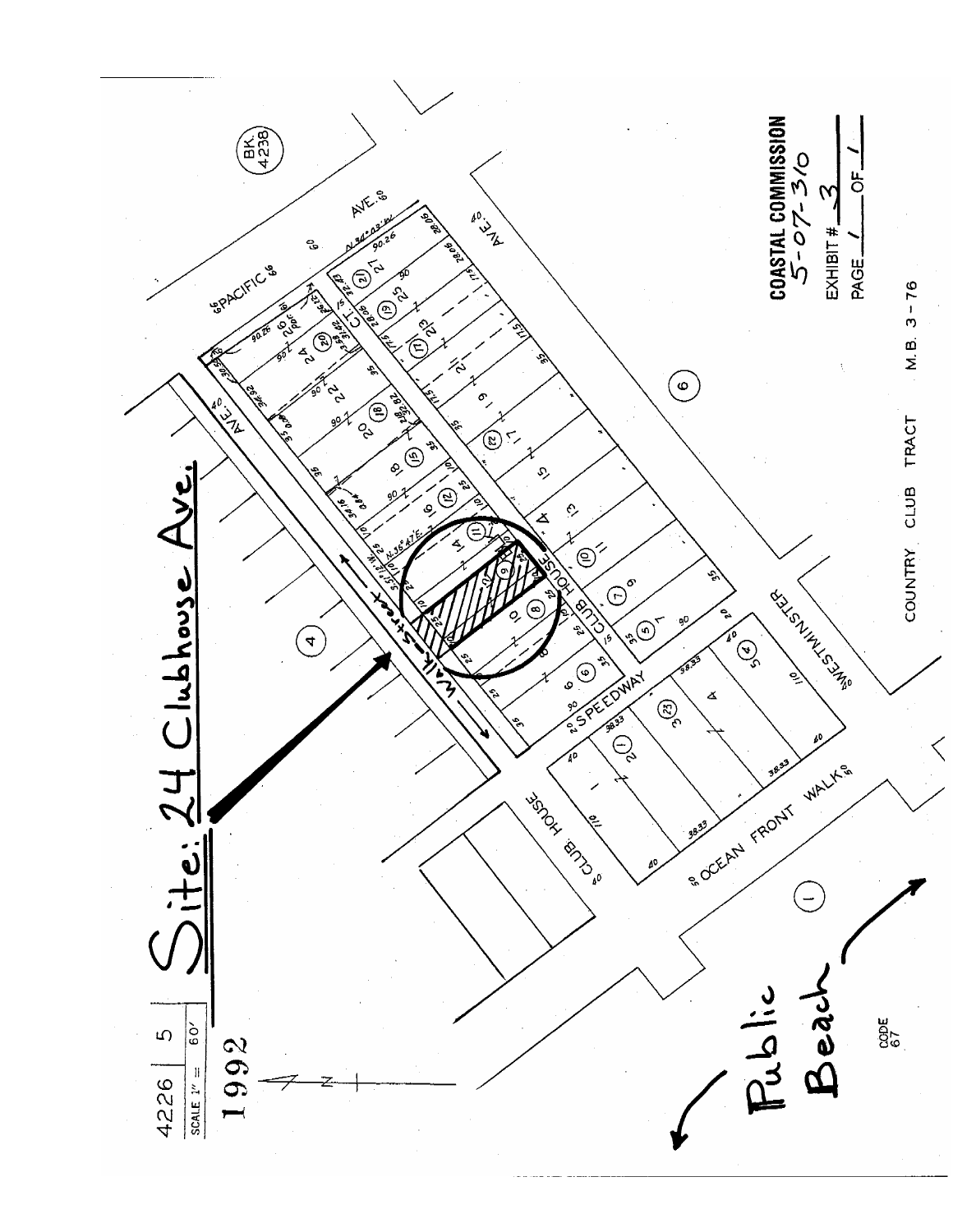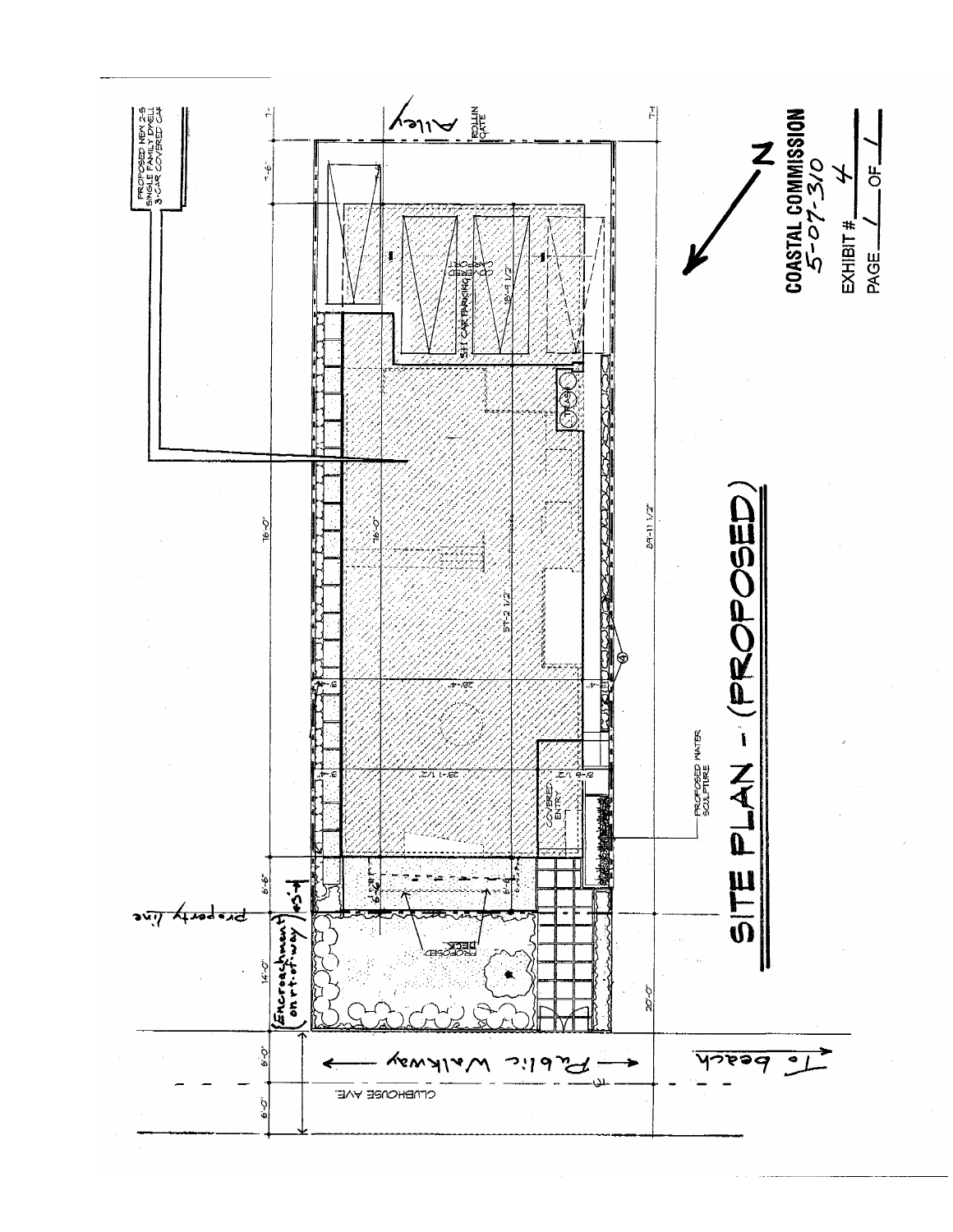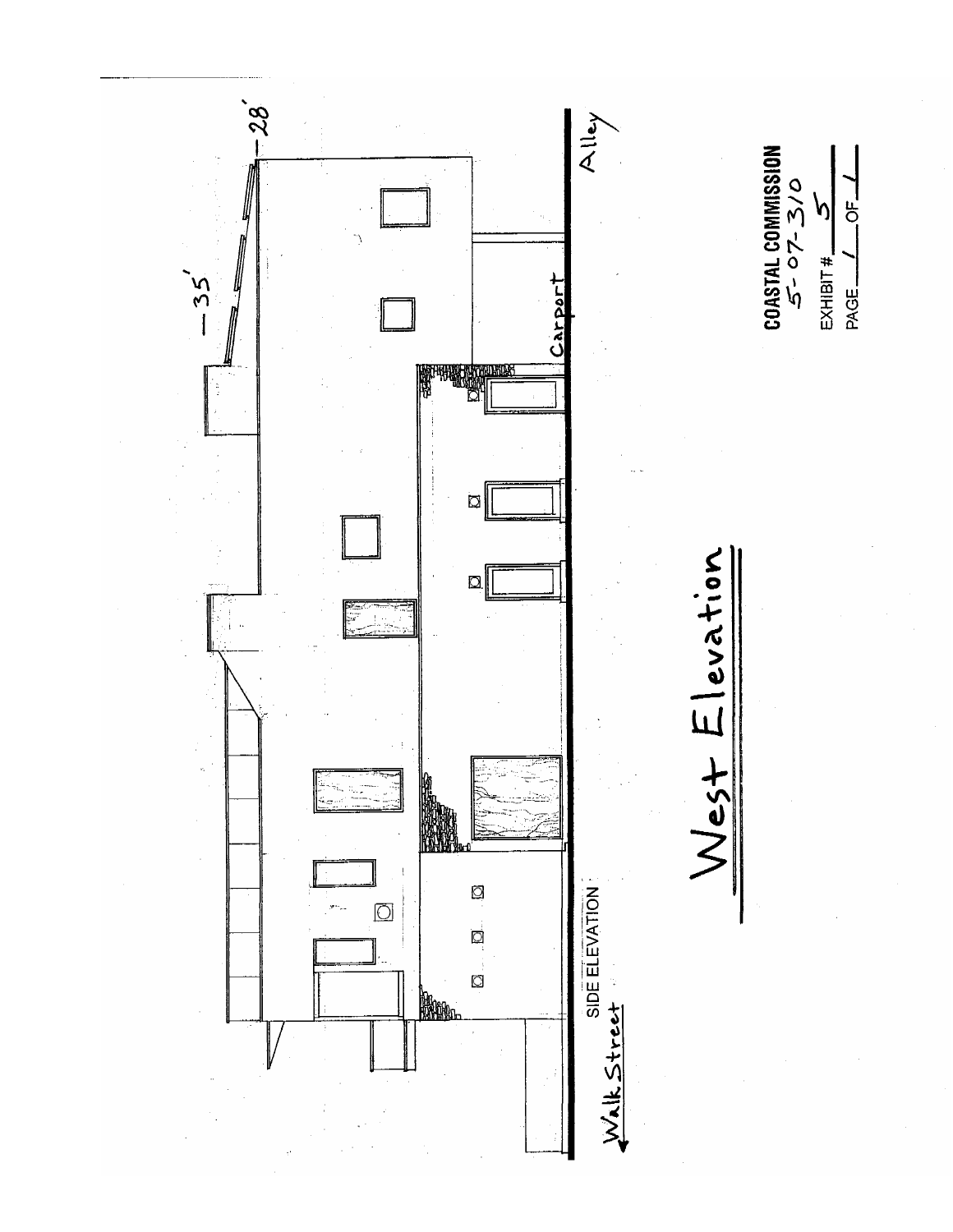